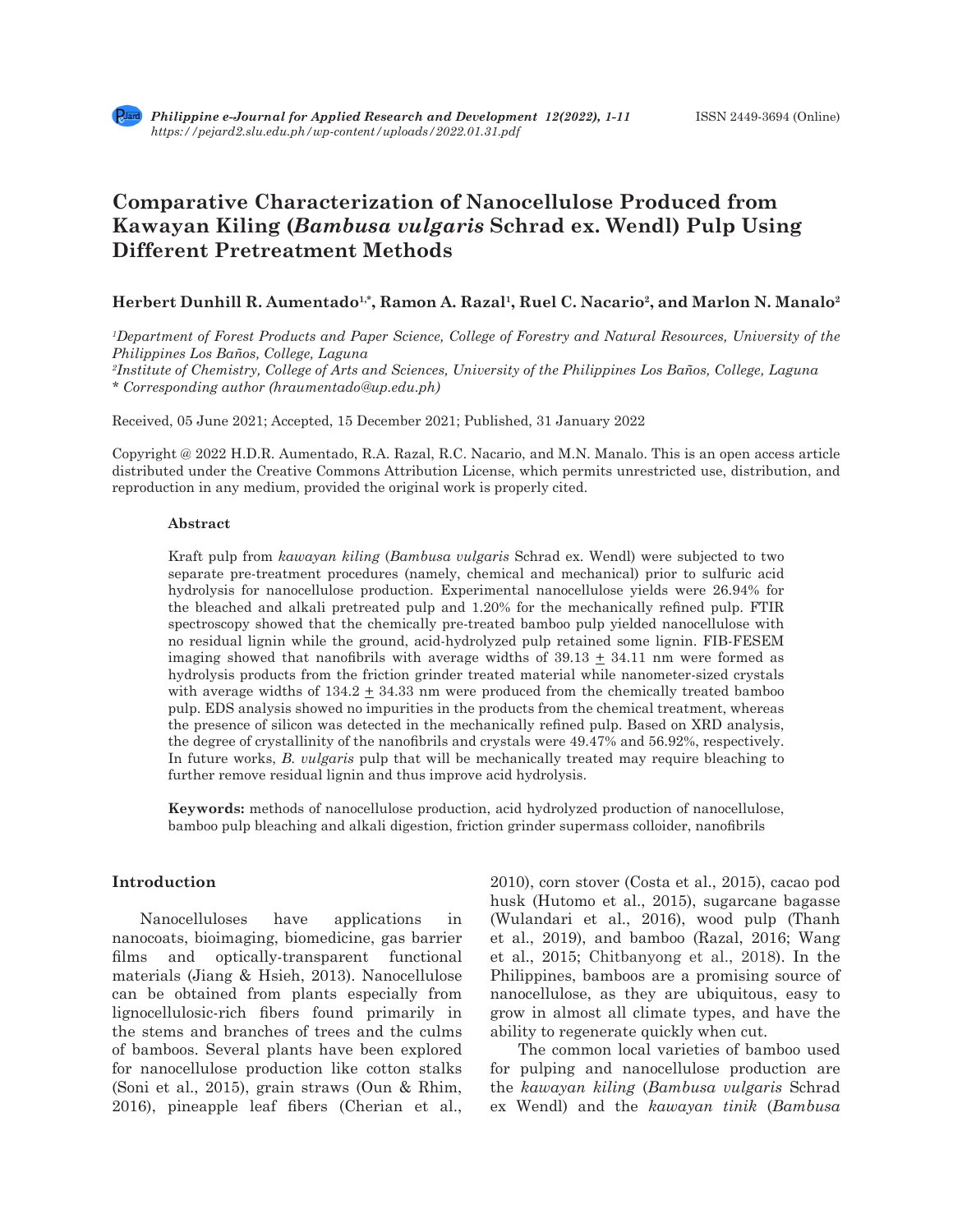*blumeana* J.A. & J.H. Schultes). *Kawayan kiling* culms contain a host of natural products with potential for commercial application (Fei et al., 2016), and several studies were conducted to determine the suitability of this for pulp and paper (Ameh et al., 2017; Sekyere, 1994; Escolano and Semana, 1970). Altenatively, Bayani et al. (2016) tested the use of acid-hydrolyzed cellulose nanowhiskers from *kawayan tinik* as reinforcement for xylan films. Villegas (2015) also attempted to incorporate cellulose nanowhiskers from *kawayan tinik* as a reinforcement in thermoplastic starch. Meanwhile, Jara (2019) used newly emerging bamboo shoots of *B. vulgaris* as feedstock for nanocellulose production without prior pulping, capitalizing on the low lignin content of young bamboo shoots.

Several preparatory steps such as pulping and removal of residual lignin are employed to separate cellulose from the lignocellulosic matrix. However, these methods commonly use chlorine containing compounds that could cause instability and irregularities in the properties of the nanocrystals produced (Dufresne, 2018). Moreover, the many steps required could affect production cost and energy requirement, and likewise have environmental impact. To address these problems, it would be helpful to search for methods of producing nanocellulose that can overcome the disadvantages and limitations of production processes that are highly dependent on the use of chemicals.

Acid hydrolysis is by far the most common method of producing nanocellulose from lignocellulosic materials, with either sulfuric acid (Mascheroni et al., 2016; Zhang et al., 2020) or hydrochloric acid (Hastuti et al., 2018), or both (Yu et al., 2013; Hutomo et al., 2015) serving as the inorganic catalyst to break down the isolated cellulose. Other reagents and methods tested are ammonium persulfate reaction (Mascheroni et al., 2016; Zhang et al., 2020), TEMPO (2,2,6,6-tetramethylpiperidine-1-oxyl radical) oxidation (Isogai et al., 2011), and  ${\rm FeCl}_{3}$ catalyzed hydrolysis assisted by ultrasonication (Lu et al., 2014).

This study aims to find a method of preparing nanocellulose from *kawayan kiling* that minimizes the issues attendant to the use of chemicals in pretreatment procedures prior to acid hydrolysis of cellulose. Towards this, the study will explore on two methods of pretreating the Kraft bamboo pulp prior to acid hydrolysis. The first will be an all-chemical sequence involving bleaching and alkali digestion while the second will dispense of the chemical treatments in favor of mechanical disintegration by multiple passes of the pulp in a friction grinder supermass colloider. The nanocellulose resulting from the two different pretreatment methods will then be analyzed and compared.

### **Materials & Methods**

# *Materials*

The kawayan kiling culms were obtained from the Makiling Forest Reserve, University of the Philippines Los Baños (UPLB). All reagentgrade chemicals were purchased from commercial sources and were used without further purification unless noted. The apparatus and equipment used in nanocellulose isolation are located at the Wood Chemistry Laboratory, Department of Forest Products and Paper Science, College of Forestry and Natural Resources, University of the Philippines Los Baños and the Institute of Chemistry, College of Arts and Sciences, UPLB.

# *Sample Preparation*

Preparation of bamboo culms for pulping was done in accordance with the procedure reported by Razal (2016). Bamboo culms were examined for blemishes or damage and those found to be defective were discarded. The selected culm was cut into 1 to 1.5-inch rings, leaving out portions that contain the nodes. The bamboo skin was removed and then the bamboo rings were further subdivided into chunks using a utility cutter. The bamboo chunks were air-dried for three days and were made to pass through a Pallmann PHM3 Model 10180015 (Germany) hammermill for further breakdown.

# *Kraft Pulping*

Weighed amounts of NaOH and  $\mathrm{Na}_2\mathrm{S}$  were sequentially dissolved in a predetermined volume of water and added to hammermilled bamboo chips in a large glass container. The quantity of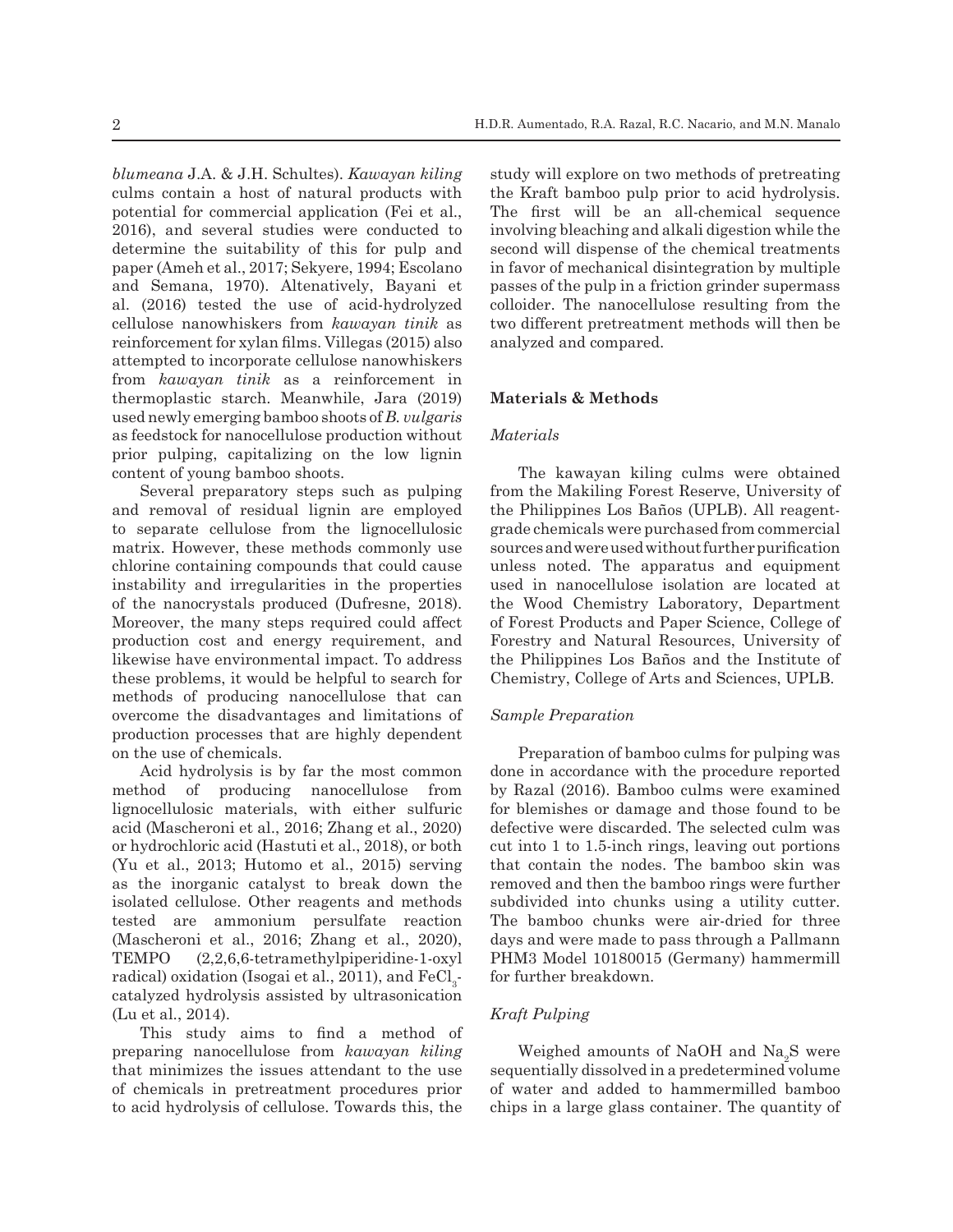pulping chemicals used, and the water volume were based on calculations that provided  $25%$  the NaClO<sub>3</sub> solution sulfidity,  $13%$  effective alkali, and a liquor to hr., with swirling a  $b$ amboo chip ratio (ovendry basis) of 10:1, hr., t were based on calculations that provided  $25\%$  for practice glass control

where: %Sulfidity =  $\frac{N \cdot dZS}{(N \cdot a \cdot OH + N \cdot a \cdot ZS)} \times 100$  Equation 1 m.

and *Effective Alkali* =  $\frac{NaOH}{1/2Na2s}$  Equation 2

and NaOH and Na<sub>2</sub>S are the weights (g) of sodium sulfide and sodium hydroxide, respectively, expressed as  $Na<sub>2</sub>O$  (Bajpai, 2018). The improvement of the pulping of the pulping of the pulping of the pulping of the pulping of the pulping of the pulping of the pulping of the pulping of the pulping of the pulping of the pulpin

The improvised pulping digester that was concellulose (3 g o assembled for the pulping of the bamboo chips in a flask, 60 mL  $\alpha$ consisted of a large glass vessel, a pressure cooker, added and heated a and burner. The glass vessel containing the chips min. The alkali-tre and "liquor" was covered with cheesecloth and placed inside the pressure cooker partially filled with distilled water, then sealed. It was heated up to a temperature of 121<sup>°</sup>C and 15 psi pressure, which was then maintained for an additional 2 hours. The pressure was released, and the *Mechanical Treatment* 2 hours. The pressure was released, and the *mechanical reduns* cooked bamboo pulp was placed over cheesecloth and thoroughly washed with tap water with The Kraft pulp squeezing. The resulting pulp was then further subjected to mechan disintegrated using an Oster (U.S.A.) commercial grinder supermass blender Model 4172 for at least 15 seconds. (Masuko Sangyo Co The improvised pulping digester that was healocellulose (3 g  $\sigma$ sooked bamboo pulp was placed over cheesectoring (30% consequences). The bleached pulp was placed over cheesectoring pulp was pulp was pulp was pulp was pulp was pulp was pulp was pulp was pulp was pulp was pulp was pulp w

#### 1. Bleaching and Holocellulose Preparation every pass, grind

Two-stage bleaching following the procedure of (Villegas, 2015) was employed using 0.5% (w/v) hypochlorite solution (3% consistency [dry mass to total solution],  $70 °C$ ,  $30$  min) followed by soaking in 5% (v/v)  $H_2O_2$  solution (3% consistency, 70 °C, 120 min). The bleached pulp was washed several times with water under vacuum filtration to remove excess bleaching chemicals. Holocellulose was prepared from bleached pulp by acid chlorite delignification (Erickson, 1962). Solution A (60 mL  $\text{CH}_{3}\text{COOH}$  and 1.3 g NaOH in 1 L  $\text{H}_{2}\text{O}$ ) was added to the bleached pulp in a flask at a ratio of 2 g pulp per 30 mL solution A. The flasks were placed in a water-filled metal pan mounted on a hot plate and heated to a temperature of  $75^{\circ}\text{C}$ monitored with a thermometer. Then, 3 mL of 20% sodium chlorite (NaClO<sub>2</sub>) solution was placed in the flask with subsequent addition (3 mL each) of the NaClO<sub>2</sub> solution after 0.5, 1.0, 1.75, and 2.5 hr., with swirling after every addition. After 3.25 hr., the mixture was suction-filtered and washed with portions of chilled distilled water, four 75 mL quantities of  $1\%$  CH<sub>3</sub>COOH and two 30-mL quantities of methanol.

#### *2. Alkali-insoluble Cellulose Preparation*

Cellulose was prepared from the holocellulose fraction following the modified TAPPI procedure for alpha-cellulose determination (TAPPI  $T_{\text{eq}}$ <sup>2</sup> ( $\text{Lajpai}$ , 2010). To the bamboo  $T_{\text{est}}$  and  $T_{\text{eff}}$  and  $203 \text{ cm} \cdot 09$ ,  $2009$ ). To the bamboo holocellulose (3 g oven-dry weight) preparation in a flask, 60 mL of 17.5% NaOH solution was added and heated at  $20^{\circ}\mathrm{C}$  in a water bath for  $30$ min. The alkali-treated holocellulose was then suction-filtered and sequentially washed with 750 mL distilled water,  $10\% \text{ CH}_3\text{COOH}$  (with prior soaking for 5 min), and 250 mL distilled water until the pH of the filtrate was neutral.

#### *Mechanical Treatment*

*Chemical Treatment* **131 Then, 3 ml** of 2000 spin. 1 ml g in the flash was placed in the flash with subsequent of  $\frac{1}{2}$ The Kraft pulp (without prior bleaching) was subjected to mechanical refining using a friction grinder supermass colloider Model MKCA6-2 (Masuko Sangyo Co. Ltd, Japan) for 15 passes at mounted the case is the second mounted on a hot plate and heated to a temperature of  $1500$  rpm. The grinder clearance was gradually Chemical Treatment decreased from 1 during the first pass, until the setting reached  $-10$  in the  $15<sup>th</sup>$  pass. After every pass, grinding was discontinued, and the grinder housing was opened. This was done to recover the residues stuck around the periphery of the grinding stones by washing with water. However, pulp retained on the outer surfaces of the grinding stones was discarded. This step was done to ensure that for the experiment, there was homogeneity in the ground pulp recovered from the colloider. By removing the pulp that were stuck outside the grinding discs and collecting only the pulp that was uniformly pressed between the discs, the experiment had minimized the variability in the pulp recovered for subsequent tests. However, this would result in low yield recovery from this experimental procedure. The opening of the grinder housing to recover undrained pulp was repeated for every pass until there were no observable differences between the pulp in and outside the grinding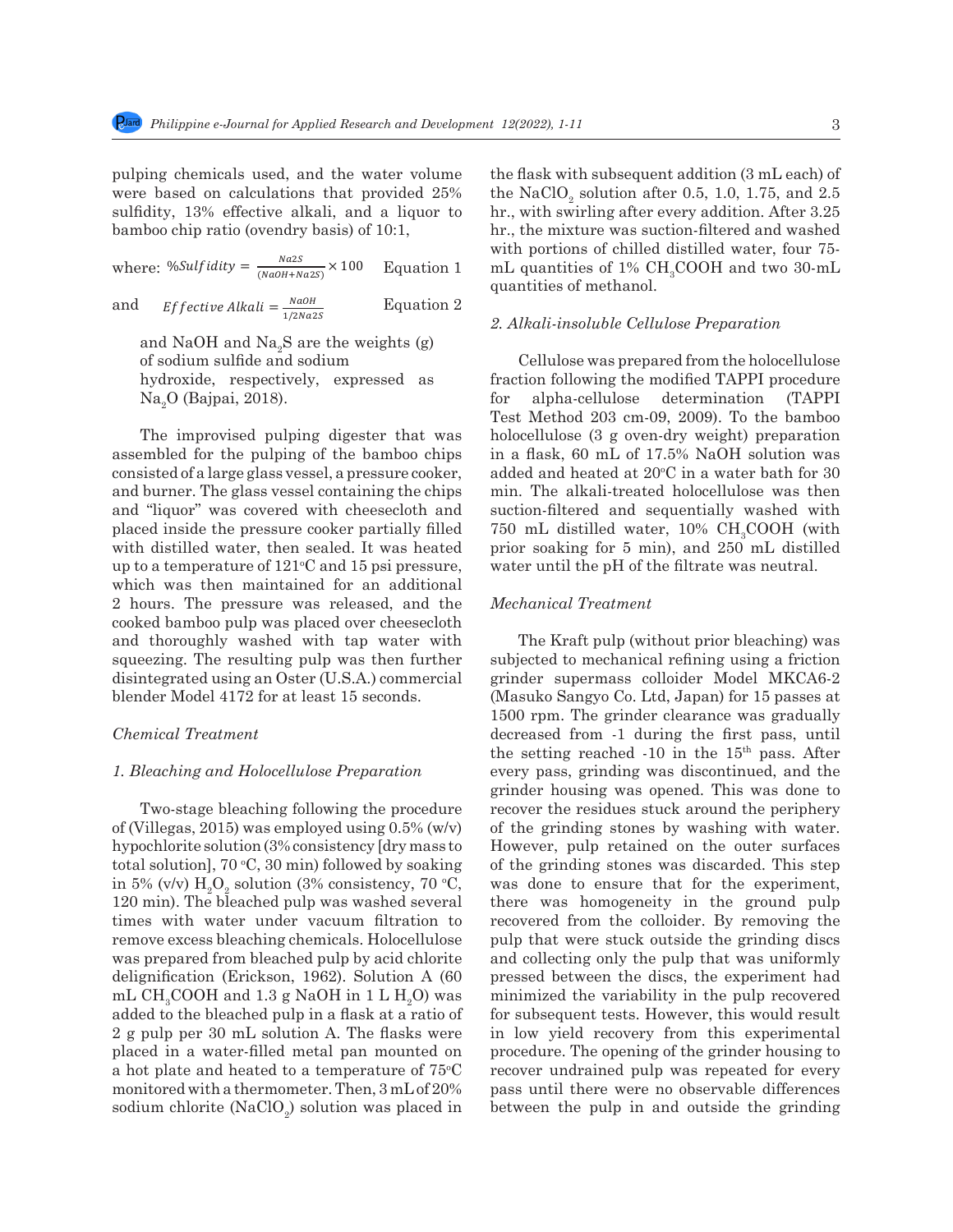stones. After 15 passes, 500 mL of the ground pulp suspension was obtained.

# *Acid Hydrolysis*

In a two-neck round bottom flask, 1 g of air-dried alkali-insoluble cellulose was added, followed by 50 mL of 46% v/v sulfuric acid (Jara, 2019; Villegas, 2015). The flask was placed in a water bath on a hot plate and was constantly stirred with a magnetic stirrer. The reaction was carried out for 30 min while maintaining the water bath temperature at 45°C. After 30 min, 500 mL of cold distilled water was added to the mixture and subsequently neutralized using 10% NaOH. The mixture was transferred to a separatory funnel and allowed to settle until a distinct boundary between two layers was observed, where one layer contained the hydrolysis products. The acid-hydrolyzed cellulose produced from the chemically treated *kawayan kiling* pulp settled at the bottom layer and was subsequently separated by draining from the funnel.

For the colloider-treated pulps in water suspension, the water content was reduced in a Stuart RE301P rotary evaporator (Cole Parmer Ltd., USA). A portion of the thick suspension containing approximately 1 g of oven dried ground pulp was taken, and then concentrated  $\mathrm{H}_2\mathrm{SO}_4$  was added to bring to a final concentration of 46% (v/v). The same conditions employed for the acid hydrolysis of the alkali insoluble cellulose and the recovery of the acid-hydrolyzed cellulose were followed for the colloider-treated Kraft pulp.

The solution containing the hydrolysis products was transferred in falcon tubes and was washed repeatedly with distilled water and centrifuged at  $5^{\circ}$ C and  $9500$  rpm for 10 min using Allegra X-22R centrifuge (Beckman Coulter Inc., USA). The pellets were combined and dialyzed, with stirring, using a dialysis tubing cellulose membrane (16 mm diameter, 14,000 molecular weight cut off) for 24 hr. Following dialysis, the samples were homogenized using Cole Palmer® ultrasonic cleaner Model 08895-20 at 50-60 Hz for 30 min. The yield of the resulting products (for both the alkali-insoluble cellulose and ground Kraft pulp) was determined and a portion of the product was freeze-dried for various

characterization tests.

#### *Characterization Tests*

# *1. Focused Ion Beam - Field Emission Scanning Electron Microscopy (FIB-FESEM)*

A drop of suspension containing the bamboo nanocellulose product was casted and spread on the surface of aluminum foil. The casted samples were dried in a covered glass petri dish with desiccant under dark condition before analysis using a Dual Beam Helios Nanolab 600i (Field Electron and Ion Company, OR, USA). The analysis was performed using an accelerated voltage of 2.0 kV (SE/TLD) and a beam current of 86 pA (SE/TLD). Data processing of the images was done through an image processing software using the Dual Beam Helios Nanolab 660i xT Microscope Server. The measurement of the widths of the nanocellulose was done using ImageJ software.

#### *2. Energy Dispersive Spectroscopy (EDS)*

This analysis was performed alongside FIB-FESEM imaging to determine the elemental composition of the sample. Both methods used the same equipment, with the EDS analysis being conducted using an accelerated voltage of 15.0 kV and a beam current of 0.69 nA. Data processing and elemental composition determination were done using the imaging software Oxford EDS AZtecEnergy.

# *3. Fourier Transform Infrared (FTIR) Spectroscopy*

The FTIR spectra of freeze-dried samples of kawayan kiling nanocellulose products Pin KBr pellets (1:20 w/w) were obtained using a Nicolet 6700 FT-IR spectrometer (Thermo Scientific, Waltham, MA, USA). The spectra were collected at ambient conditions in transmittance mode, from an accumulation of 16 scans at a 4  $cm<sup>-1</sup>$ resolution over the region of 4000-400 cm-1.

# *4. Dynamic Light Scattering (DLS)*

The Z-average (d.nm) and polydispersity indices (PdI) of the samples in pure water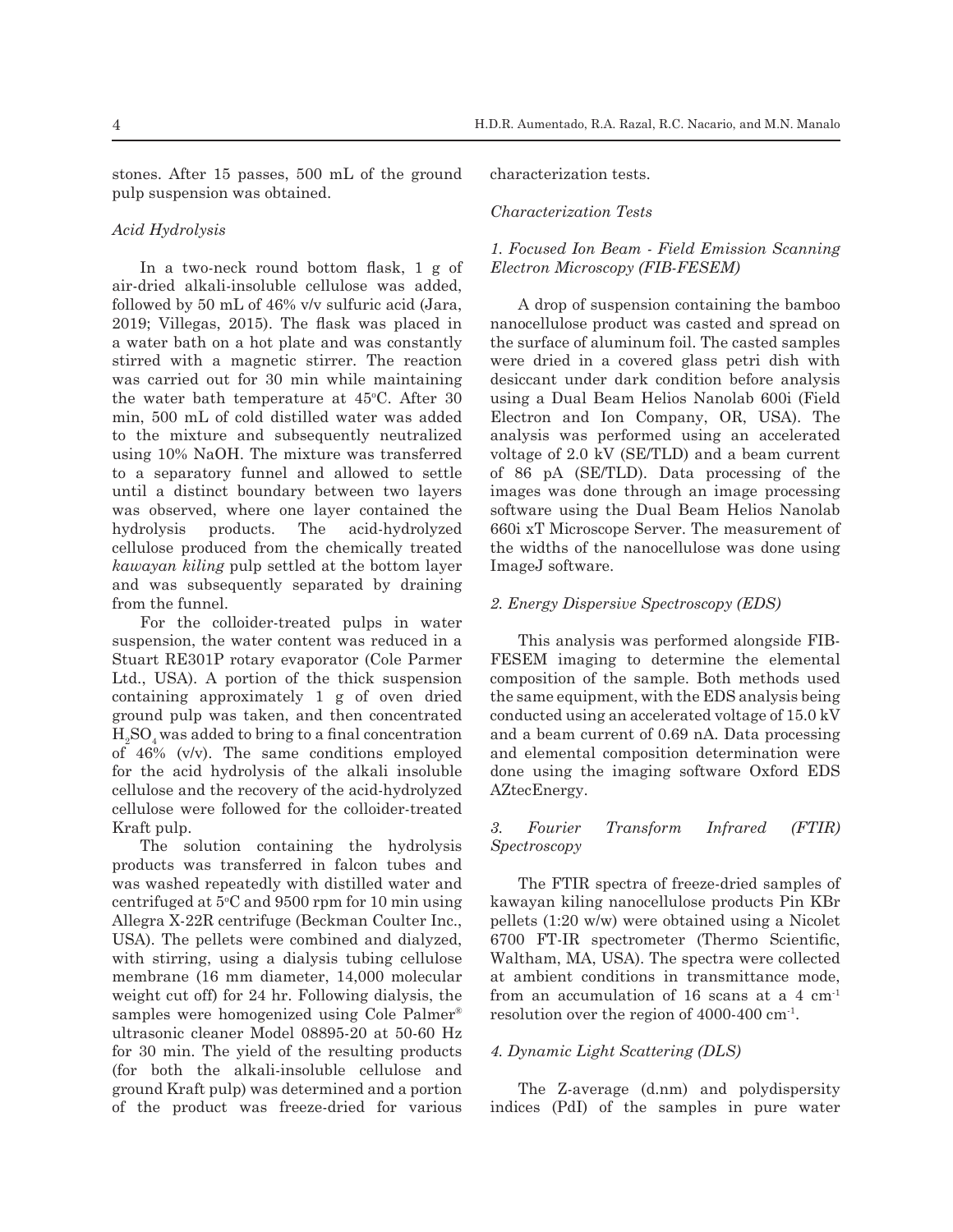were measured with Malvern® ZS90 Zetasizer (Malvern Panalytical Ltd, Worcestershire, UK). Suspensions of 0.01 wt. % concentration were previously homogenized using CP EW-08895-20 ultrasonicator (Cole-Parmer, Ltd. USA) for 5 min before analysis.

# *5. X-ray Diffraction (XRD) Analysis*

The X-ray diffraction spectra of the Kawayan kiling nanocellulose products were measured in a Shimadzu Lab-X XRD-6000 diffractometer (Shimadzu, Columbia, MD, US) using a Nifiltered Cu Ka radiation ( $\lambda = 1.54050$  A°) at an anode voltage of 40 kV and a current of 30 mA. Freeze-dried samples were compressed in a sample holder. Diffractograms were recorded corresponding to full from  $10°$  to 80° at a scan rate of 2.00°/min. lignin, which suggest Crystallinity index (CrI) was calculated using lignin in the preparation Equation 3 (Segal et al., 1959).

$$
Crl = \frac{l_{002} - l_{am}}{l_{002}} \times 100
$$
 Equation 3 Using dynamic

where  $I_{am}$  is the intensity of diffraction of the where  $I_{am}$  is the intensity of diffraction of the last amorphous region at 2 $\theta$  angle and  $I_{002}$  is the estimate the size of the  $\frac{237}{29}$  maximum intensity of the 002-lattice diffraction peak at 2θ.

#### **Results and Discussion**

#### *Yield determination*

The overall yield obtained from the chemically polydisperse. treated cellulose (i.e., bleached followed by alkali treatment) was  $26.94\%$  while for the pulp that was submitted to grinding in a refiner, the yield was only 1.20%. The low yield from the latter was  $\frac{1}{2}$ largely due to the removal of unground material refigred the mechanical material production. In actual production of all production for every pass during the mechanical refining 150 overy pass daring the momandal reming<br>(16.1% yield). This was designed to ensure that only pulp that was uniformly ground was collected for further treatment and analysis. This ensured homogeneity of the ground material subjected to the property tests and this need not be the procedure in actual production. In comparison,  $I_{\text{max}}$  of  $\frac{1}{2}$  (2000), found the noid beduchered Jara et al. (2020) found the acid hydrolyzed <sub>256</sub> the ground cellulose to the acid in the acid in the acid in the set of the ground cellulose nanocrystals from *kawayan kiling* shoots to be 9.16%; other studies reported yields from the hydrolysis or oxidation reactions

to produce the nanocellulose. In our study, the yields of nanocellulose from acid hydrolysis were 61.76% and 11.24% from the solely chemically treated material and the mechanically treated pulp preparation, respectively.

The lower yield from the mechanically treated pulp can be attributed to the nonaccessibility of the ground cellulose to the acid. Even after 15 passes through the colloider, the cellulose may not have been fully liberated from the hemicelluloses and lignin to allow the acid to penetrate the non-cellulosic matrices to reach the cellulose and break it down. This is evident in the observed color of the ground cellulose and the peaks obtained in the FTIR spectra corresponding to functional groups found in lignin, which suggests the presence of residual lignin in the preparation.

# *Nanocellulose particle size*

Using dynamic light scattering, the Z-averages and polydispersity indices (PdI) of the nanocellulose products were determined to estimate the size of the particles. It can be seen in Table 1 that on average, the dimensions of the samples appear to exceed 100 nm. Most of the mechanically prepared nanocellulose appeared to be fibrillar which could be explained by the incomplete acid hydrolysis reaction. Refining could not fully release the cellulose from the associated lignin and hemicelluloses. Based mediated in the contribution and the contribution and the contribution of the contribution of the contribution of the contribution of the contribution of the contribution of the contribution of the contribution of the cont polydisperse.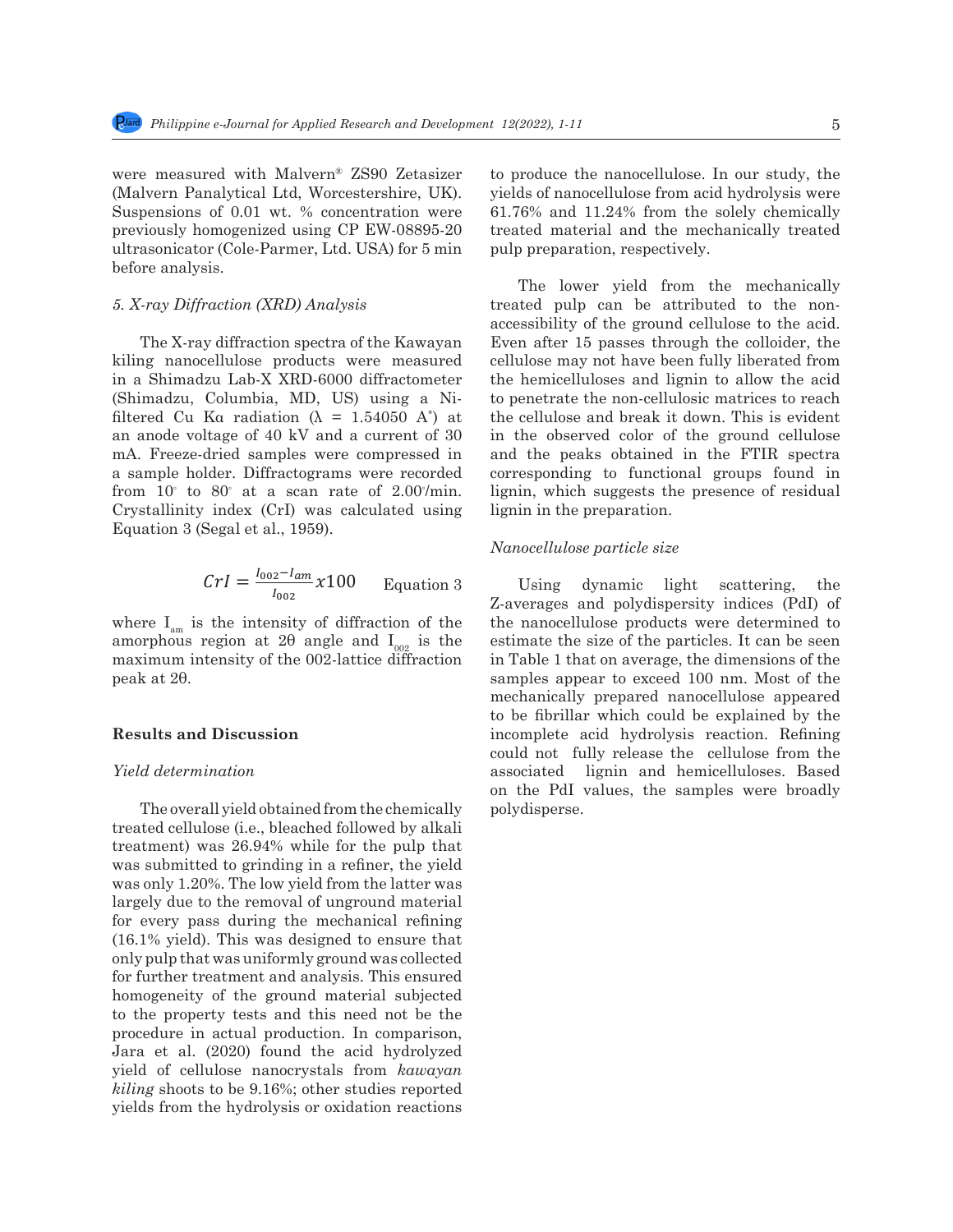**Table 1.** Z-average and polydispersity index of acid-hydrolyzed nanocellulose products from the chemically and mechanically pretreated bamboo acid hydrolysis feedstock.

288

| Pretreatment<br>of the Bamboo<br>Acid Hydroly-<br>sis Feedstock         | Z-average<br>$(d.nm)*$                  | Polydisper-<br>sity Index* |
|-------------------------------------------------------------------------|-----------------------------------------|----------------------------|
| Combined<br>bleaching and<br>alkali digestion                           | $176.8 \pm 7.5$                         | $0.501 \pm 0.067$          |
| Refining with<br>friction grinder<br>supermass col-<br>loider<br>4.77.1 | $389.5 \pm 74.7$<br>п.<br>$\sim$ $\sim$ | $0.561 \pm 0.169$          |

\* Values are mean ± s.d. of 5 measurements.

*Nanocellulose morphologies and elemental composition*

Figure 1 shows the images of the nanocellulose products from the acid-hydrolysis of differently treated Kawayan kiling pulp. It was observed that the products from the combined bleaching and alkali digestion gave crystal-like structures which were aggregated, while those that underwent grinding were fibrillar in nature. The aggregation could be due to hydrogen bonding of the hydroxyl groups of cellulose as water was removed during drying prior to microscopy. This annocellulos partially accounts for the broader widths (134.20)  $\pm$  34.33 nm) of the nanocrystals from the cellulose that was subjected to combined bleaching and **Table 2. Include imaging of acceleration** colloider. alkali digestion as compared with that of the mechanically refined  $(39.13 \pm 34.11 \text{ nm})$  product. In the latter, mechanical fibrillation greatly contributed to shearing the microfibrils but did not remove the lignin. nai<br>.



hydrogen bonding **Figure 1.** FESEM images showing the dose as water was crystal-like morphology of *Bambusa vulgaris* nanocellulose products from (a) pulp subjected to bleaching and alkali digestion and (b) pulp refined in the friction grinder supermass colloider.

**Product. Present of the band imaging** of acid hydrolysis products from nut did variously pretreated *kawayan kiling* (*Bambusa*) *vulgaris* Schrad.) pulp. **Table 2.** Widths (nm) obtained by FESEM

| Pretreatment<br>of the<br>bamboo acid<br>hydrolysis<br>feedstock | $Mean \pm$<br>SD     | Min   | Max   |
|------------------------------------------------------------------|----------------------|-------|-------|
| Combined<br>bleaching and<br>alkali digestion                    | $134.2 \pm$<br>34.33 | 84.00 | 214.0 |
| Refining with<br>friction grinder<br>supermass<br>colloider      | $39.13 \pm$<br>34.11 | 12.00 | 171.0 |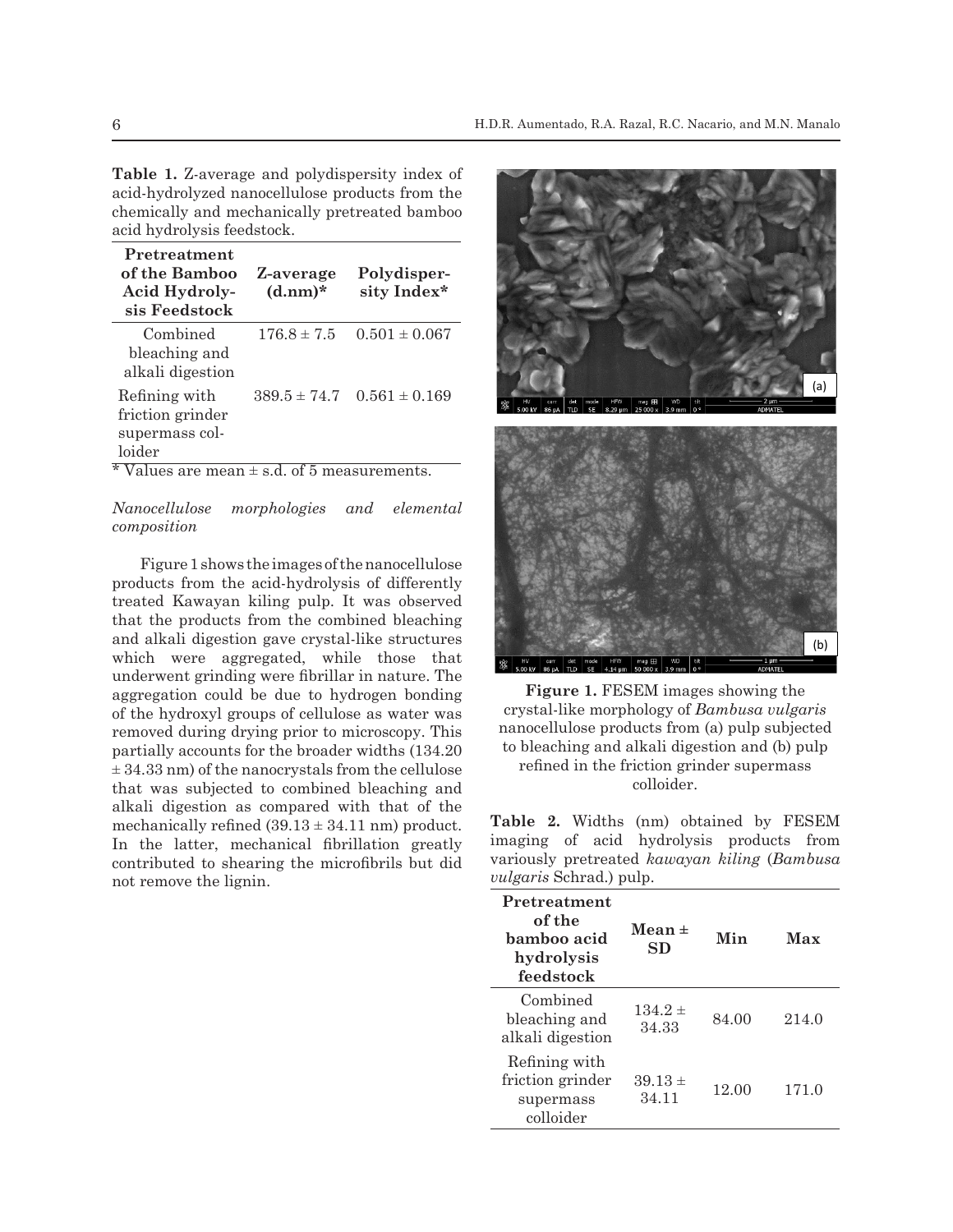**Table 3.** Elemental analysis by EDS analysis of acid hydrolysis products from variously pretreated *kawayan kiling* (*Bambusa vulgaris* Schrad.) pulp.

| Pretreat-<br>ment of the<br>bamboo acid<br>hydrolysis<br>feedstock | % C   | % $\Omega$ | $%$ Si |
|--------------------------------------------------------------------|-------|------------|--------|
| Combined<br>bleaching and<br>alkali digestion                      | 23.93 | 77.07      |        |
| Refining with<br>friction grinder<br>supermass<br>colloider        | 31.73 | 62.87      | 5.40   |

both nanocellulose products contained carbon absorbed water and the peaks at 898.86 cm and oxygen; however, the nanofibrils contained a significant amount of silicon. This could be a significant amount of sincon. This could be<br>attributed to the mechanical grinding process. It can be inferred that in the refining process, small fragments of the grinder stone, which is mainly composed of silicon carbide (SiC), could have been chipped away and mixed with the sample. Juronic groups of hemicellulose (Julie 2013; Liu et al., 2013; Li ibuted to the mechanical grinding process. It cellulose (Jiang & Hsieh, 2013; Liu et al., 2016)  $\frac{1}{2}$  vibration at 340.92 cm<sup>-1</sup> in the 310 cm-1 contract ergion which contract exponent of cities and  $\frac{1}{2}$  is al., 2016; Liu et al., 2016; Liu et al., 2016; Liu et al., 2016; Liu et al., 2016; C-O stretching con  $288$  cm  $14$  cm<sup>-1</sup>

*Chemical and crystalline structures of nanocellulose*

Elemental analysis (Table 3) showed that 1633.55 cm<sup>-1</sup> due to the O-H bending on Freeze-dried nanocellulose suspensions from the chemically treated *kawayan kiling* pulp produced white solids while the mechanically treated *kawayan kiling* pulp gave brownish flaky solids. As seen in Figure 2, both samples showed the same characteristic peaks for cellulose, such as the O-H vibration at  $3413.29$  cm<sup>-1</sup> and  $3439.93$ cm-1 (Costa et al., 2015; Liu et al., 2016), C-O stretching vibration at 1063.67 cm<sup>-1</sup> and 1064.92  $\rm cm^{-1}$ , aliphatic C-H bonds at around 2920.12  $\rm cm^{-1}$ and  $2898.87$  cm<sup>-1</sup>, C-O-C stretching vibration of the pyranose ring at around  $1064.36 \text{ cm}^1$  and 1063.67 cm-1 (Liu et al., 2016). Furthermore, the presence of the cellulose backbone was also confirmed by the peaks at  $1645.54$  cm<sup>-1</sup> and  $1633.55$  cm<sup>-1</sup> due to the O-H bending of the absorbed water and the peaks at 898.86 cm-1 and oxygen; however, the nanofibrils contained  $896.92 \text{ cm}^{-1}$  in the anomeric region which are gnificant amount of silicon. This could be attributed to the linkages between sugar units in  $\frac{1}{2}$ 

be inferred that in the refining process, small one notable FTIR peak for the hydrolysis ments of the grinder stone, which is mainly product from the refined pulp is at  $1727.47 \text{ cm}^{-1}$ posed of silicon carbide (SiC), could have which is associated with acetyl ester groups and uronic groups of hemicelluloses or ester bond of



326 **Figure 2**. FTIR spectra of acid hydrolysis products from *Bambusa vulgaris* Schrad. pulp subjected 327 **Fig 2**. FTIR spectra of acid hydrolysis products from *Bambusa vulgaris* Schrad. pulp to bleaching and alkali digestion (**in red**) and of pulp refined with the friction grinder supermass 329 grinder supermass colloider (**in blue**). colloider (**in blue**).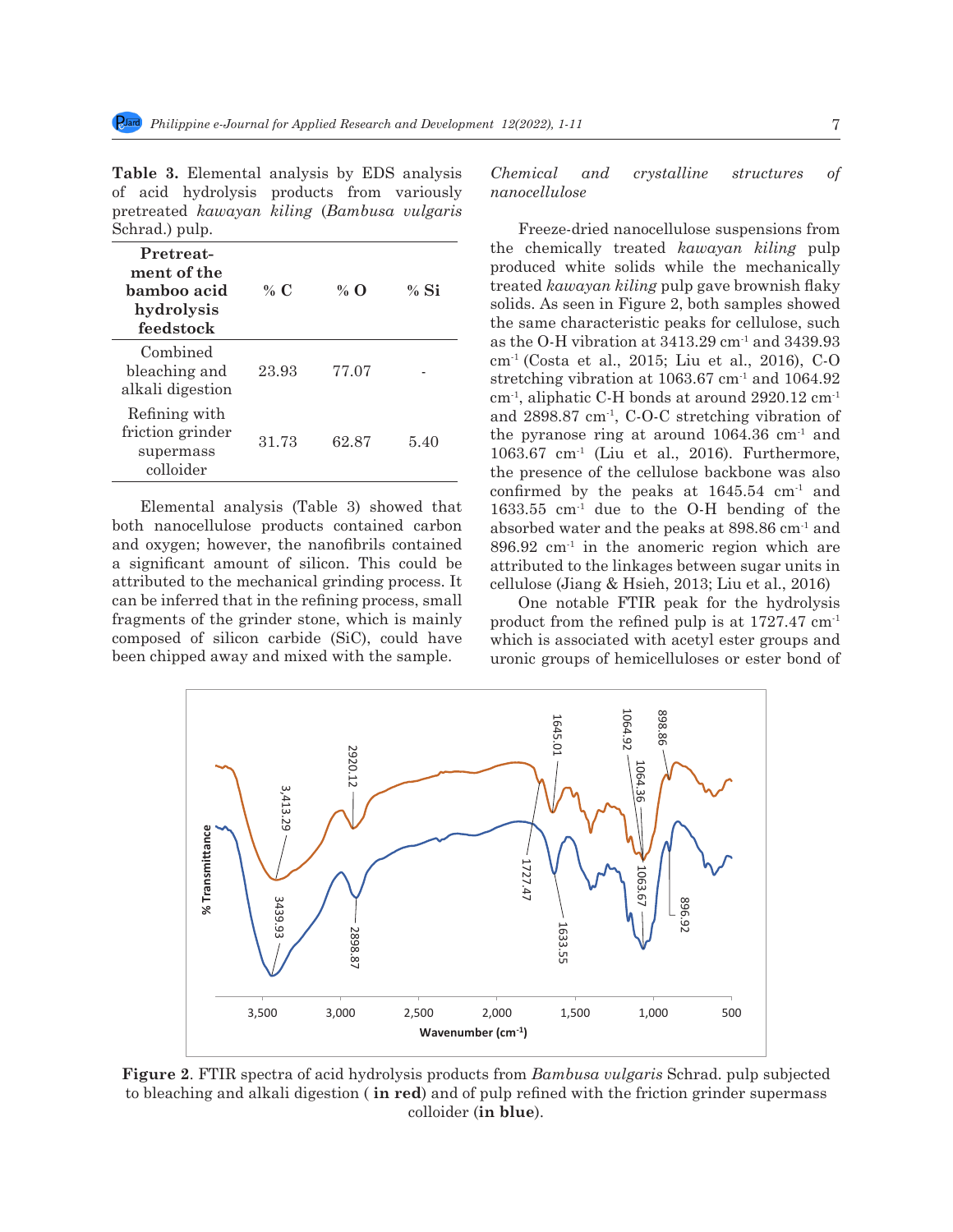carboxyl group of ferulic and *p*-coumaric acid of  $\frac{1}{2}$   $\frac{1}{2}$   $\frac{1}{2}$   $\frac{1}{2}$   $\frac{1}{2}$   $\frac{1}{2}$   $\frac{1}{2}$   $\frac{1}{2}$   $\frac{1}{2}$   $\frac{1}{2}$   $\frac{1}{2}$   $\frac{1}{2}$   $\frac{1}{2}$   $\frac{1}{2}$   $\frac{1}{2}$   $\frac{1}{2}$   $\frac{1}{2}$   $\frac{1}{2}$   $\frac{1}{2}$   $\frac{1}{2}$   $\frac{1}{2}$   $\frac{1}{2}$  in the hydrolysis products of the bamboo pulp The XRD spectra are shown in Figure 3. that was bleached and alkali digested. This pulp; the absence of peaks associated with lignin the binding substance lignin, was completely

339 chemically pretreated bamboo pulp.

removed from the chemically pretreated bamboo pulp.

indicates that residual hemicelluloses and/or Segal's (1959) method, the crystallinity indices lignin remained in the hydrolysis products from (CrI) of the chemically and mechanically treated the friction grinder supermass colloider treated kawayan kiling pulps are 56.92% and 49.47%, pulp, the absence of peaks associated with light the respectively. The lower crystallinity of the in the chemically pretreated pulp suggests that annocellulose from the mechanically treated The XRD spectra are shown in Figure 3. that was bleached and alkali digested. This Based on the peak height calculation using Segal's (1959) method, the crystallinity indices (CrI) of the chemically and mechanically treated *kawayan kiling* pulps are 56.92% and 49.47%, respectively. The lower crystallinity of the nanocellulose from the mechanically treated pulp could be due to the presence of amorphous



35 Figure 3. X-ray diffraction spectra of *Bambusa vulgaris* nanocellulose products from (a) combined bleaching and alkali digestion and (b) pulp subjected to grinding in a friction grinder supermass  $\text{colloider.}$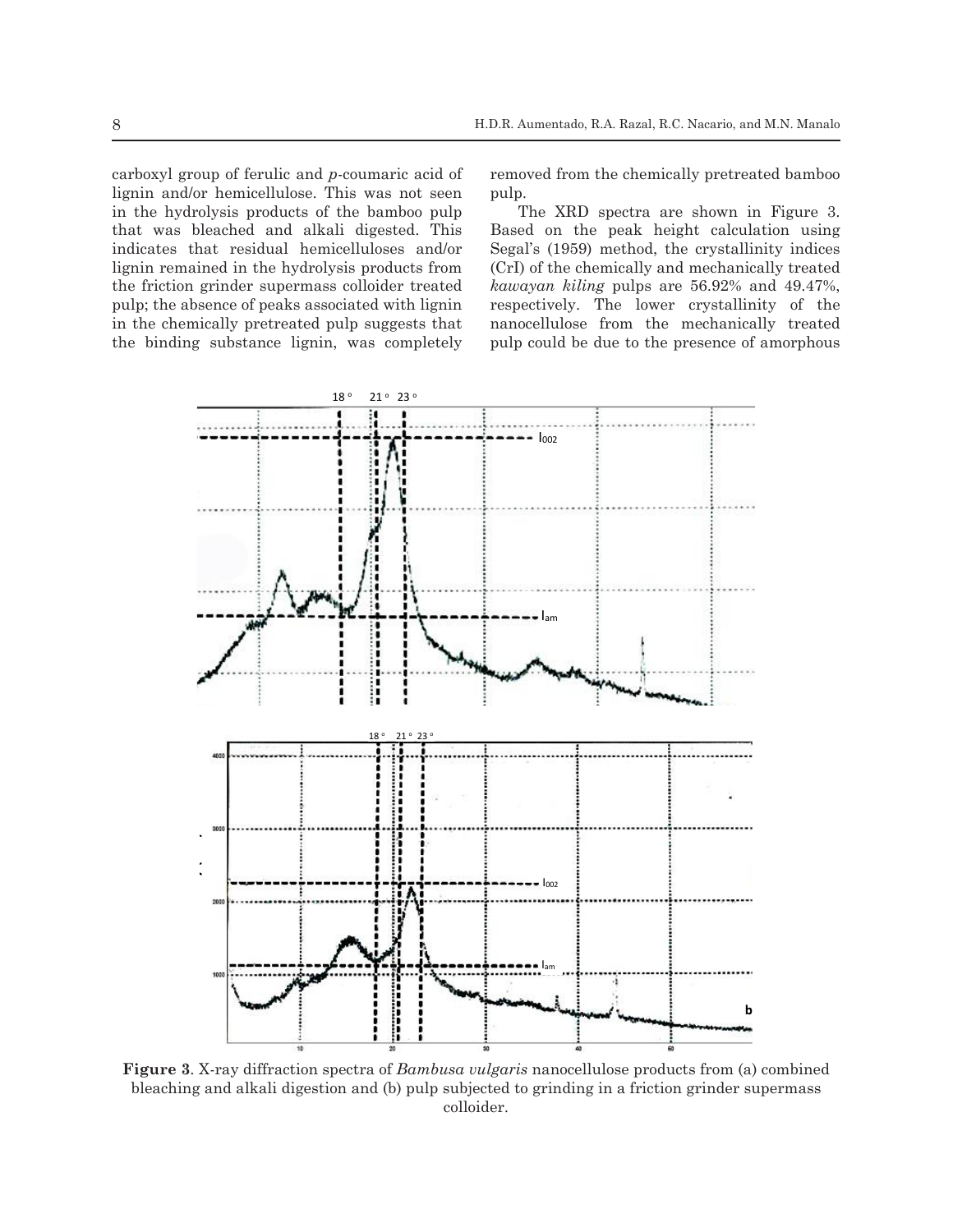residual lignin. In comparison, cellulose nanocrystals prepared by sulfuric acid hydrolysis of commercial bamboo pulp had a 71.98% crystallinity (Yu et al. 2012) while a recent study reported a 68.53% crystallinity for nanocellulose extracted from isolated bamboo parenchyma using deep eutectic solvent (Gu et al. 2021).

# **Conclusion**

The study compared the nanocellulose from the kraft pulp derived from *kawayan kiling* culms subjected to two different pretreatment methods. FIB-FESEM analysis showed crystal-like structures of chemically treated acid-hydrolyzed nanocellulose while for the mechanically treated pulp, a fibrillar morphology of the acid-hydrolyzed nanocellulose product was obtained. Width and particle size measurements of the purported bamboo nanocellulose confirmed that the products were in the nanometer range. DLS analysis revealed that the acid-hydrolyzed chemically treated *kawayan kiling* pulp were smaller in size but had longer average widths as shown by FIB-SEM.

The presence of Si impurities was noted in the mechanically-ground nanocellulose. The nanocellulose from both treatments possess the cellulose backbone, although lignin was retained in mechanically-treated pulp even after several colloider passes. The acid hydrolyzed nanocellulose from chemically-treated pulp had a higher degree of crystallinity than the nanocellulose from the pulp subjected to mechanical treatment. In future works, *B. vulgaris* pulp that will be mechanically treated may require bleaching to further remove residual lignin and thus improve acid hydrolysis.

Potential applications of *B. vulgaris* nanocellulose fibrils would be as reinforcements for composites while the cellulose nanocrystals may find application as nanosensors for biomedical purposes or additives for food-grade packaging.

#### **Acknowledgments**

The authors are grateful to the staff of the Wood Chemistry Laboratory of the Dept. of Forest Products and Paper Science, University of the Philippines Los Baños College of Forestry and Natural Resources, College, Laguna for the assistance in sample preparation. Much appreciation for DOST-PCIEERD for funding the testing of FIB-FESEM and XRD analysis through the ADMATEL-EPDC Grant, and the staff of ADMATEL and MSD-ITDI for assistance in the characterization tests. The authors also acknowledge the UPLB Nanotechnology Laboratory for the use of the particle size analyzer for the DLS analysis and the De La Salle University Chemistry Department, Taft Ave., Manila for the FTIR analysis.

#### **References**

- Ameh, E.M., Mgbachi, C.A., & Godwin, O. 2017. Potentials of bamboo (*Bambusa vulgaris*) stem as a raw material for pulp and paper making. *International Journal in Information Technology and Engineering, 5*(9):33-43.
- Bajpai, P. 2018. Pulping Fundamentals. Chapter 12 in Bierman's Handbook of Pulp and Paper (3rd ed.). Vol. 1. Raw Material and Papermaking, 295-351. Elsevier. https://doi. org/10.1016/B978-0-12-814240-0.00012-4
- Bayani, V.B., Razal, R.A., Dikitanan, J.M.R., Castillo, S.V.A., & G.M.A. Tajanlangit. 2016. Properties of beechwood xylan films reinforced with bamboo (*Bambusa blumeana* J.A. & J.H. Schultes) cellulose nanowhiskers. *Journal of Chemical and Pharmaceutical Research, 8*(5): 953-957.
- Cherian, B. M., Leao, A.L., de Souza, S.F., Thomas, S., Bothan, L.A., & Kottaisamy, M. 2010. Isolation of nanocellulose from pineapple leaf fibres by steam explosion, *Carbohydrate Polymers, 81*(3): 720–725. https://doi.org/10.1016/j.carbpol.2010.03.046
- Chitbanyong, K., Pitiphatharaworachot, S., Pisutpiched, S., Khantayanuwong, S., and Puangsin, B. 2018. Characterization of bamboo nanocellulose prepared by TEMPOmediated oxidation. *BioResources, 13*(2), 4440-4454.
- Costa, L. A. S., Assis, D. de J., Gomes, G. V. P., Silva, J. B. A. da, Fonsêca, A. F., & Druzian, J. I. 2015. Extraction and characterization of nanocellulose from corn stover. *Materials*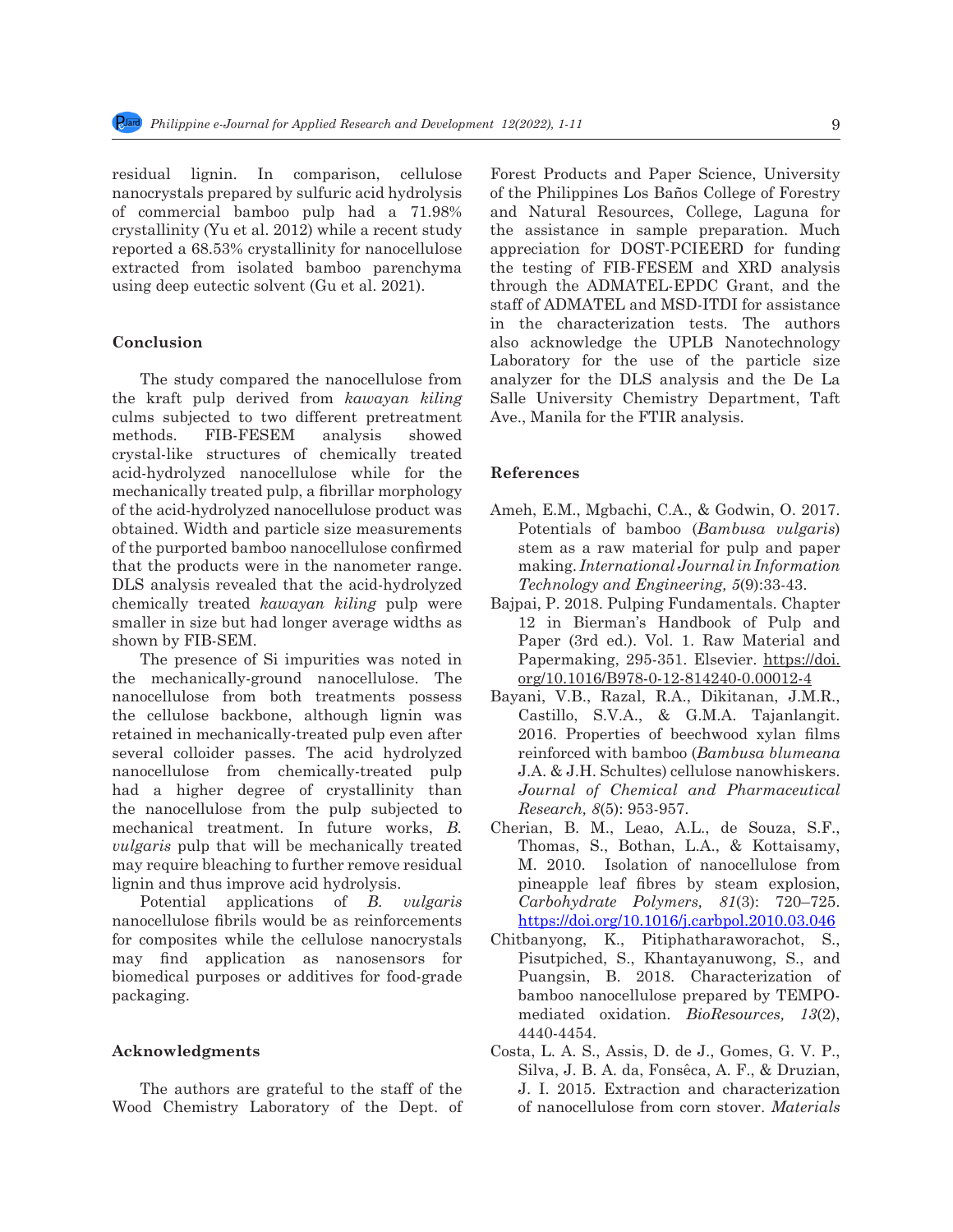*Today: Proceedings 2*(1): 287–294. https://doi. org/10.1016/j.matpr.2015.04.045

- Dufresne, A.D. 2018. Nanocellulose From Nature to High Performance Tailored Materials (2nd edition). Walter de Gruyter Gmbh.
- Erickson, H.D. 1962. Some aspects of the method in determining cellulose in wood. *Tappi 45*(9): 710-719.
- Escolano, J.O. & Semana, J.A. 1970. Bag and wrapping papers from Kauayan kiling (*Bambusa vulgaris* Schrad.). *Philippine Lumberman, 16*(5):36-37,38,40.
- Fei, B., Gao, Z., Wang, J., & Liu, Z. 2016. Biological, anatomical, and chemical characteristics of bamboo. Chapter 14 in *Secondary Xylem Biology – Origin, Functions, and Applications*. Pages 283-306. Academic Press. https://doi.org/10.1016/B978-0-12-802185-9.00014-0
- Gu, W., Zeng, S., Dauletbek, A., Xu, B., Wang, X., Yuan, M., Gu, Y. 2021. Study on preparation of lignin-containing nanocellulose from bamboo parenchyma. *Journal of Renewable Materials, 10(2), 385-399.* https://doi. org/10.32604/jrm.2022.016457
- Hastuti, N., Kanomata, K., Kitaoka, T. 2018. Hydrochloric Acid Hydrolysis of Pulps from Oil Palm Empty Fruit Bunches to Produce Cellulose Nanocrystals. *Journal of Polymers and the Environment, 26*: 3698-3709.
- Hutomo, G.S., Rahim, A., Kadir, S. 2015. The effect of sulfuric acid and hydrochloric acid on cellulose degradation of pod husk cacao. *International Journal of Current Microbiology and Applied Sciences, 4*(10): 89- 95.
- Jara, A.A. 2019. Characterization and evaluation of nanocellulose from kawayan kiling (*Bambusa vulgaris* Schrader *ex* Wendland) shoots and its use as reinforcement for polyvinyl alcohol biocomposite. PhD Dissertation, UPLB, College, Laguna.
- Jara, A.A., Razal, R.A., Migo, V.P., Acda, M.N., Calderon, M.M., Florece, L.M., and Peralta, E.K. 2020. Production of nanocellulose and biocomposites from Kawayan kiling (*Bambusa vulgaris* Shrader ex Wedland) shoots. *Ecosystems & Development Journal, 10*(1&2): 10-17.
- Jiang, F. & Hsieh, Y.L. 2013. Chemically

and mechanically isolated nanocellulose and their self-assembled structures. *Carbohydrate Polymers, 95*(1): 32–40. https:// doi.org/10.1016/j.carbpol.2013.02.02

- Liu, C., Li, B., Du, H., Lv, D., Zhang, Y., Yu, G., Mu, X. & Peng, H. 2016. Properties of nanocellulose isolated from corncob residue using sulfuric acid, formic acid, oxidative and mechanical methods. *Carbohydrate Polymers, 151*: 716–724. https://doi. org/10.1016/j.carbpol.2016.06.025
- Lu, Q., Tang, L., Lin, F., Wang, S., Chen, Y., Chen, X., Huang, B. 2014. Preparation and characterization of cellulose nanocrystals via ultrasonication-assisted  $\text{FeCl}_3$ -catalyzed hydrolysis. *Cellulose, 21*: 3497-3506.
- Mascheroni, E., Rampazzo, R., Ortensi, M.A., Piva, G., Bonetti, S., Piergiovanni, L. 2016. Comparison of cellulose nanocrystals obtained by sulfuric acid hydrolysis and ammonium persulfate to be used as coating on flexible food packaging. *Cellulose, 23*: 779- 793.
- Oun, A. A. & Rhim, J. 2016. Isolation of cellulose nanocrystals from grain straws and their use for the preparation of carboxymethyl cellulose-based nanocomposite films. *Carbohydrate Polymers, 150*: 187-200. http:// dx.doi.org/10.1016/j.carbpol.2016.05.020
- Razal, R.A. 2016. Nanotechnology for the Philippine Forest Products Industry: Cellulosic Nanocrystals from Selected Philippine Bamboo Species. Project Terminal Report for project funded by PCIEERD, DOST. University of the Philippines Los Baños, College, Laguna.
- Segal, L., Creely, J.J., Martin Jr., A.E. & Conrad, C.M. 1959. An empirical method for estimating the degree of crystallinity of native cellulose using the X-ray diffractometer. *Textile Research Journal, 29*: 786-794. http:// dx.doi.org/10.1177/004051755902901003
- Sekyere, D. 1994. Potential of bamboo (*Bambusa vulgaris*) as a source of raw material for pulp and paper in Ghana. *Ghana Journal of Forestry, 1*:49-56.
- Soni, B., Hassan, E.B., and Mahmoud, B. 2015. Chemical isolation and characterization of different cellulose nanofibers from cotton stalks. *Carbohydrate Polymers, 134*(10): 581-589. http://dx.doi.org/10.1016/j.